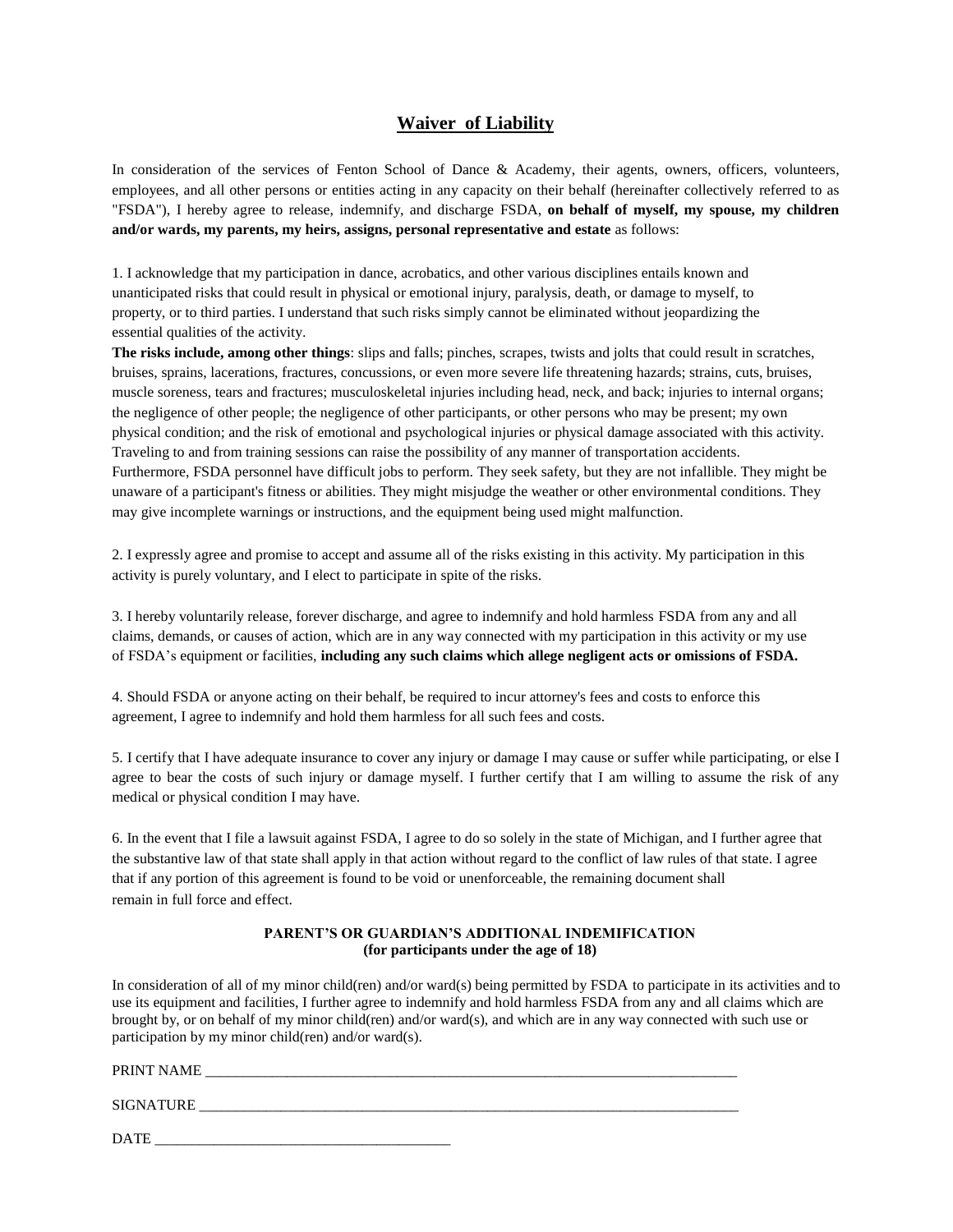## **Additional Acknowledgment of Risk – COVID-19**

In consideration of the services provided by FSDA, their facility, their agents, owners, officers, volunteers, participants, employees, independent contractors, volunteers, interns, and all other persons or entities acting in any capacity on their behalf (hereinafter collectively referred to as "Releasees"), I represent that I am in good health and have had no known exposure to COVID-19 and no symptoms of COVID-19, including fever or chills, difficulty breathing, cough, loss of sense of taste and/or smell, gastrointestinal disturbances, body aches, headache, congestion or runny nose, for 14 days prior to attending the facility. I acknowledge that if I believe I have had any exposure to COVID-19, I will immediately cease attendance at the facility until I can again warrant that I have had no known exposure for the 14 day period and alert the facility if I have been on the premises since my exposure.

FSDA is making its best efforts to reduce the risk of transmission of COVID-19, but the safety of the community is in the hands of every one of us. I expressly agree and promise to abide by the safety precautions AS FOLLOWS: practice proper hygiene including washing hands for 20 seconds with soap and water or using hand sanitizer containing at least 60% alcohol before coming into contact with equipment or another person, following social distancing guidelines of maintaining a distance of 6' from other people and/or wearing an approved mask or facial covering when social distancing is not possible, cover coughs and sneezes if not wearing a mask, and following other CDC guidelines for protection from and prevention of COVID-19.

I am aware that training during and after the COVID-19 pandemic involves certain inherent risks, dangers and hazards, which can result in serious infection, personal injury or death. I further acknowledge, understand, appreciate, and agree that my participation may result in possible exposure to and illness from COVID-19. While protocols and personal discipline may reduce this risk, the risk of serious injury, illness, and even death is not possible to fully mitigate.

I hereby freely agree, to assume and accept all known and unknown risks of exposure to COVID-19, even arising from the negligence of the releasees or others and assume full responsibility for my participation. I further recognize and acknowledge that the risks inherent in training can be greatly reduced by following sanitation protocols, self-screening, social distancing, and other recommendations by the CDC and local health authorities.

I hereby waive, release, and discharge all claims that I have or may have in the future, and covenant not to sue your business, its administrators, directors, agents, officers, volunteers, employees, contractors, other participants, any sponsors, advertisers, owners, and lessora of the premises on which the activity takes place (each considered one of the "releasees" herein) from all liability, claims, demands, losses, damages, on my account caused or alleged to be caused in whole or in part by the negligence of the releasees or otherwise, including negligent rescue operations.

I further agree that if, despite this release, waiver of liability, and assumption of risk, I or anyone on my behalf makes a claim against any of the releasees, I will indemnify, defend, and hold harmless each of the releasees from any loss, liability, damage, or cost, including attorneys' fees, which any of the aforementioned may incur as a result of such a claim.

I accept for use as-is the equipment to be used in activities governed by this agreement.

I have read this Agreement and I fully understand its terms. I understand that I am giving up substantial rights, including my right to sue FSDA and its staff for injuries resulting from the inherent risks of training during and after the COVID-19 pandemic, and the ordinary negligence of the facility and staff. I further acknowledge that I am